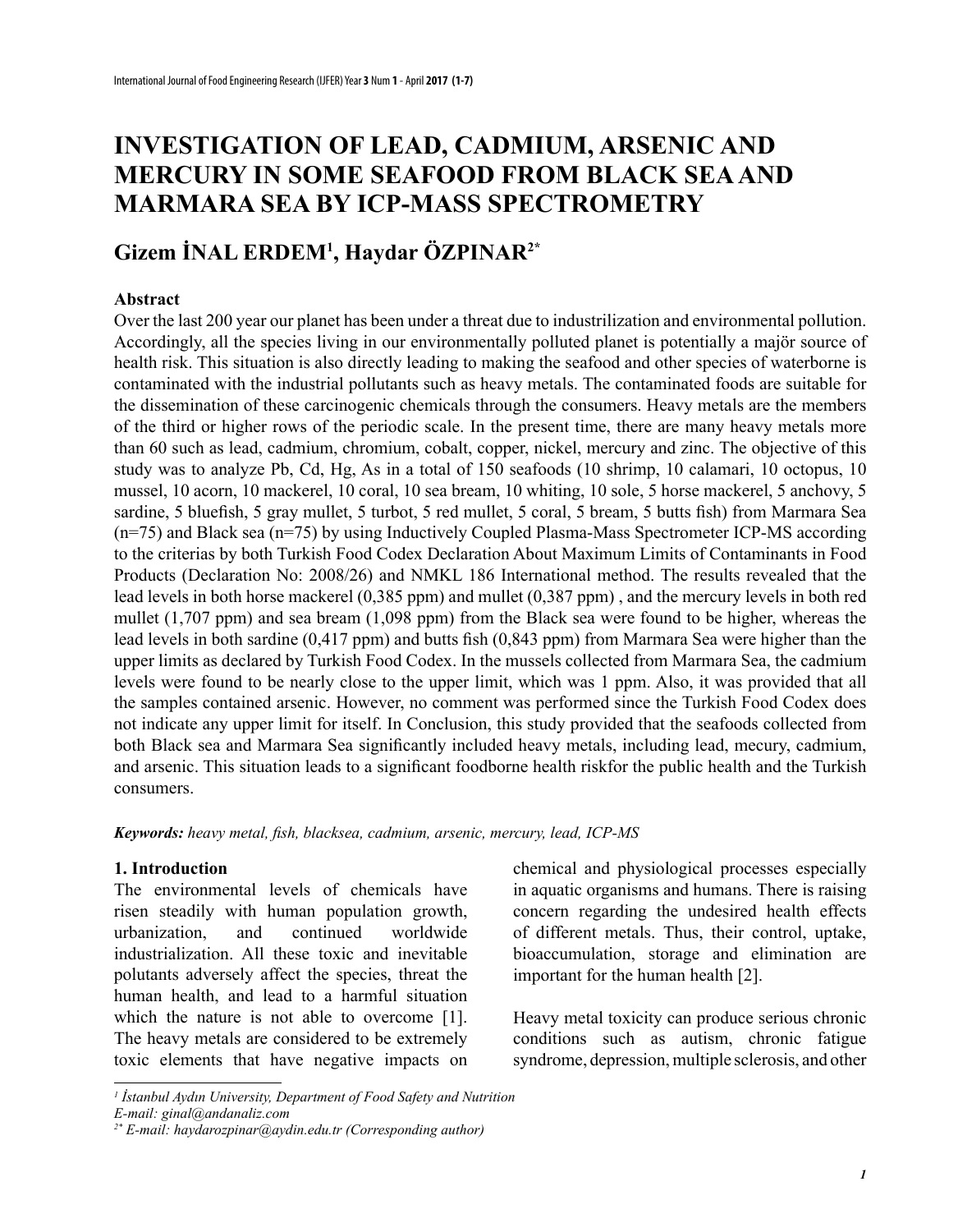*Investigation of Lead, Cadmium, Arsenic and Mercury in Some Seafood From Black Sea and Marmarasea by ICP-MASS Spectrometry*

serious disorders [3]. Zinc, copper, chromium, iron and manganese are essential to body function in small amounts. But, if these metals accumulate in the body in higher concentrations, then serious damages can develop. The major heavy metals associated with poisoning of humans are lead, mercury, arsenic and cadmium. Heavy metal poisoning may occur as a result of industrial exposure, air or water pollution, and foods [4]. Excessive accumulation of dietary heavy metals such as Cd, Cr, and Pb in the human body may be a result of consumption of fishes and other seafoods [5-7]. Seafood is a valuable food in the human nutrition because it consists of protein, fats, vitamins, and minerals. Therefore, seafood has numerous health benefits. For example, recent studies have indicated that regular consumption of seafood can decrease the risk of heart attack, stroke, obesity, and hypertension. Seafood also provides essential nutrients such as omega-3 fatty acids [8].

In the recent years, the levels of heavy metals in fish have been investigated in different parts of the world. Most of these studies concentrated mainly on the heavy metals in muscles, liver, kidneys, heart, gonads, bone, digestive tract and brain [9,10]. Official regulatory institutions of many countries are responsible for inspection of seafood products for heavy metal residues, also including checks for proper labeling and documentation, sensory evaluations (e.g., visual, olfactory), and laboratory screening for other contaminants such as PCBs, toxins, and microbial pathogens [7,11]. Maximum levels have been set for certain contaminants in order to protect public health in the EU in the year 2006 (EU Commission Regulation: 852/2004/EC, 853/2004/EC, 854/2004/EC ve 882/2004/EC), as well as the guidelines set down by the Ministry of Agriculture, Fisheries and Food, the Turkish Food Codex in Turkey as of 2010 [12,13].

In this study, we investigated Pb, Cd, Hg, As in a total of 150 seafoods (10 shrimp, 10 calamari, 10 octopus, 10 mussel, 10 acorn, 10 mackerel, 10 coral, 10 sea bream, 10 whiting, 10 sole, 5 horse mackerel, 5 anchovy, 5 sardine, 5 bluefish, 5 gray

mullet, 5 turbot, 5 red mullet, 5 coral, 5 bream, 5 butts fish) from Marmara Sea (n=75) and Black sea (n=75) by using Inductively Coupled Plasma-Mass Spectrometer ICP-MS according to the criterias by both Turkish Food Codex Declaration About Maximum Limits of Contaminants in Food Products (Declaration No: 2008/26) and NMKL 186 International method.

# **2. Material and Methods** *Sampling*

During the year 2015, a total of 150 seafoods (10 shrimp, 10 calamari, 10 octopus, 10 mussel, 10 acorn, 10 mackerel, 10 coral, 10 sea bream, 10 whiting, 10 sole, 5 horse mackerel, 5 anchovy, 5 sardine, 5 bluefish, 5 gray mullet, 5 turbot, 5 red mullet, 5 coral, 5 bream, 5 butts fish) from Marmara Sea (n=75) and Black sea (n=75) was collected. The samples were taken to the laboratory in the a sample carry case (JPB, UK) at 4°C. Then, the analysis was started in the same day (Table 1).

| <b>Ground fish</b> | Surface fish      | <b>Others</b> |
|--------------------|-------------------|---------------|
| Turbot             | Bonito            | Shrimp        |
| <b>Bluefish</b>    | Anchovy           | Calamari      |
| Red mullet         | Horse mackerel    | Octopus       |
| Young blue fish    | Sardine           | Mussel        |
| Mullet             | Atlantic mackerel |               |
| Seabream           |                   |               |
| Picarel            |                   |               |
| <b>Black bream</b> |                   |               |
| Grey mullet        |                   |               |
| Haddock            |                   |               |
| Sole               |                   |               |

# **Table 1.** Sampling data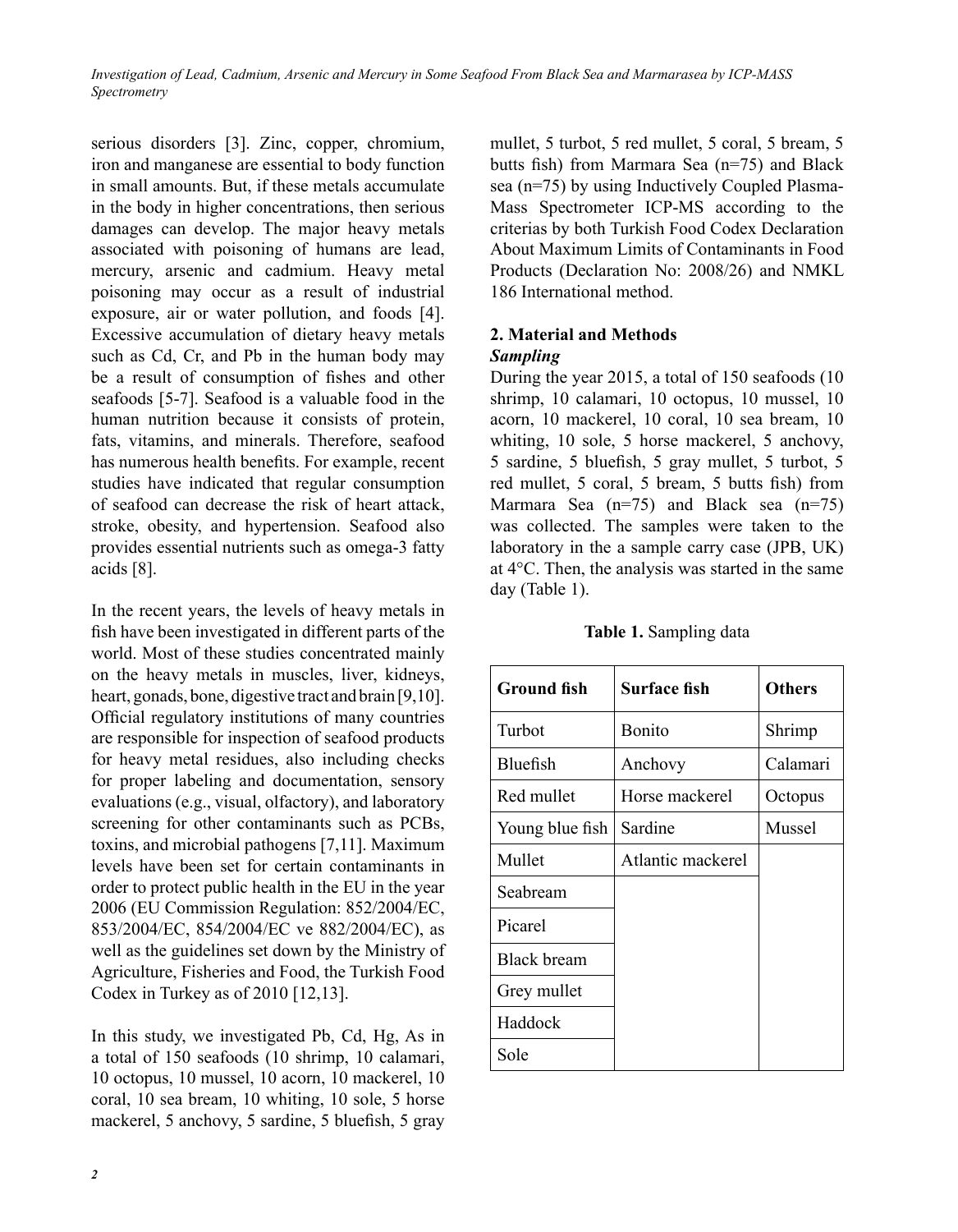#### *Gizem İNAL ERDEM, Haydar ÖZPINAR*

#### *Sample preparation*

The collected samples were initially homogenized using blender (Interscience, Germany). Subsequently, the homogenized sample was burned in a microwave device (CEM, USA) before the analysis in the Coupled Plasma-Mass Spectrometer (ICP-MS). A 0.2-0.5 g of the burned sample was weighed (MS104TS Mettler Toledo, Turkey) in a vessel. Then, 5 ml of Nitric acid (HNO3) (Merck, Turkey) and 2.5 ml hydrogen peroxide  $(H_2O_2)$  (Merck, Turkey) were pipetted into the sample, respectively. The mixture was then re-burned in microwave device for 70°C/15 min, 85°C/10 min, 105°C/10 min, 110°C/5 min,  $120^{\circ}$ C/5 min, and finally  $130^{\circ}$ C/5 min, respectively. After that, the vessel was allowed for cooling in the room conditions for a while. After cooling, the solution in the burned vessel was transferred to a 25 ml flask. Then, deionized water was poured on to it till the final volume in the flask became 25 ml.

#### *Analysis of Pb, Cd, Hg, and As by ICP-MS*

The analysis of Pb, Cd, Hg, and As in the seafood samples was performed by using ICP- MS Agilent 7700X (Agilent, Turkey) according to the Guidelines of NMKL 186 (2007) instructions. Before starting the analysis, calibration blank solution, calibration standards, sample blank, control standards, and control samples were all prepared accordingly. Then, a 10 ml of the solution in the 25 ml flask was put into a 10 ml propylen tube. All the solutions were placed in to the ICP-MS device. The reading was started, completed, and the results were automatically processed by the software.



**Figure 1.** ICP-MS device

#### **3. Results**

In this study, a total of 150 seafood samples from Marmara Sea  $(n=75)$  and Black sea  $(n=75)$  was analysed for the presence of Pb, Hg, Cd and As by using ICP-MS device according to the Guidelines of NMKL 186 (2007) procedures.

# *Heavy metal levels in the analyzed seafood samples from Black Sea*

The Hg level in red mullet (1.707 ppm>1 ppm) and black bream  $(1.098 \text{ ppm} > 0.5 \text{ ppm})$ , and the Pb level in Horse mackerel (0.358 ppm>0.3 ppm) and mullet  $(0.387$  ppm $> 0.3$  ppm) were found to be higher than the limits declared by the Turkish Food Codex. It was also determined that all the fish samples from Black Sea included As higher than the limit given by the China (0.15 ppm).

Also, Hg was not detected in the other seafoods such as shrimp, calamari, octopus, and mussel samples, while the average levels of Cd, Pb, and As were found as 0.245 ppm, 0.347 ppm and 32.932 ppm, respectively. These data were seen to be lower than the upper limits of Turkish Food Codex, excluding the As level given as 0.15 ppm by China.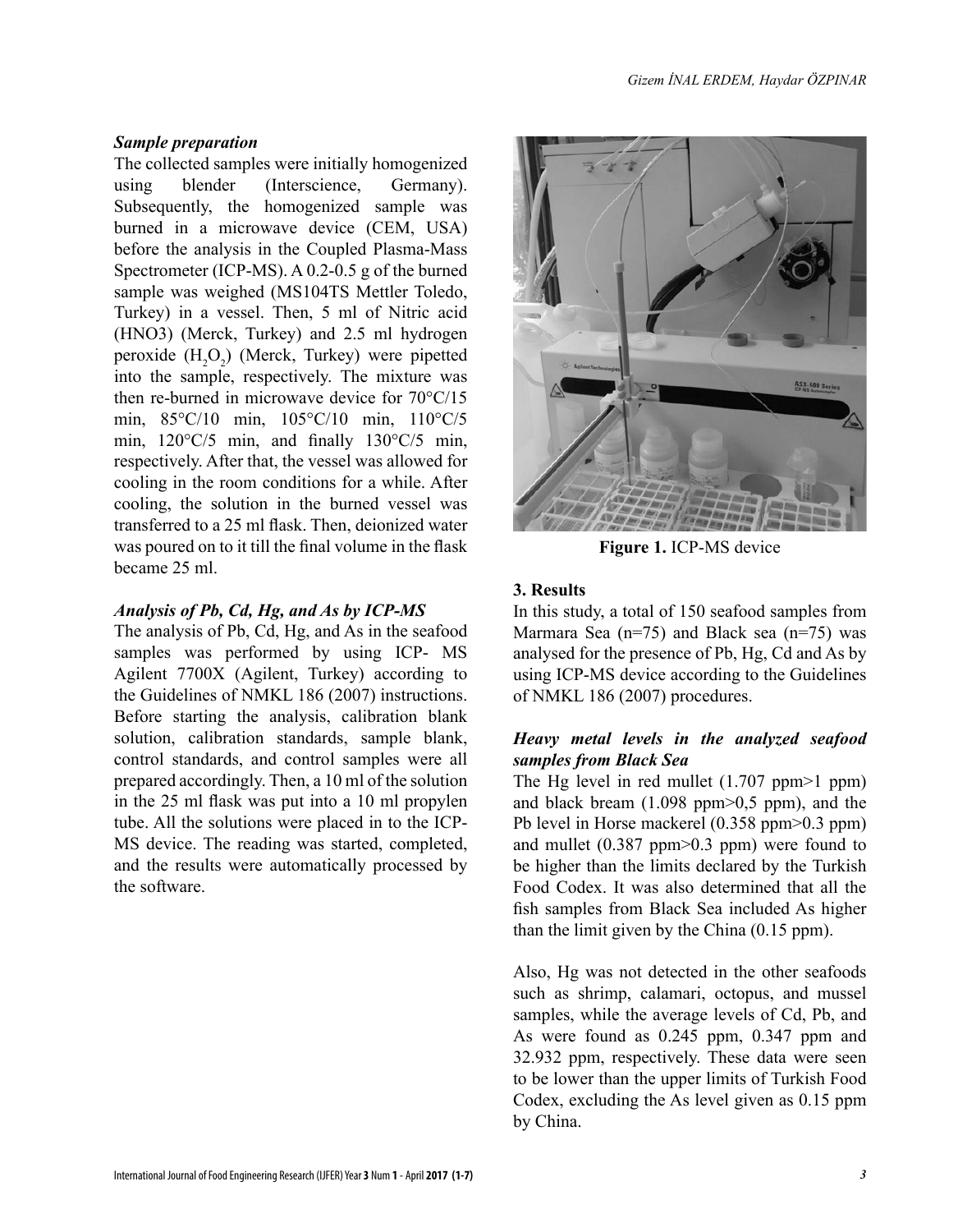*Investigation of Lead, Cadmium, Arsenic and Mercury in Some Seafood From Black Sea and Marmarasea by ICP-MASS Spectrometry*

## *Heavy metal levels in the analyzed seafood samples from Marmara Sea*

The Pb level in sardine  $(0.417 \text{ ppm} > 0.3 \text{ ppm})$ and picarel (0.843 ppm>0.5 ppm) were found to be higher than the limits declared by the Turkish Food Codex. It was also determined that all the seafood samples from Marmara Sea included As higher than the limit given by the China (0.15 ppm).

However, Hg was not detected in the other seafoods such as shrimp, calamari, octopus, and mussel samples, while the average levels of Cd, Pb, and As were found as 0.384 ppm, 0.440 ppm and 30.824 ppm, respectively. Only mussel samples contained Cd close to the upper limit by the Turkish Food Codex as 1 ppm.

### *Overall results*

The results, higher than the upper limits of the Turkish Food Codex and China, belonging to the levels of heavy metals present in the analyzed seafoods were tabulated in Table 2 and Figure 2. Accordingly,

|  | <b>Table 2.</b> The levels exceeding the upper limits in |  |
|--|----------------------------------------------------------|--|
|  | the analyzed seafoods                                    |  |

| Origin              | Ground/<br><b>Surface</b> | <b>Type</b>           | Hg<br>(ppm) | C <sub>d</sub><br>(ppm) | Pb<br>(ppm) | As<br>(ppm)                                       |
|---------------------|---------------------------|-----------------------|-------------|-------------------------|-------------|---------------------------------------------------|
| <b>Black</b><br>Sea | Ground<br>fish            | Red<br>mullet         | 1.707       |                         |             | All<br>above<br>Chineese<br>limit<br>0.500<br>ppm |
|                     |                           | Mullet                |             |                         | 0.387       |                                                   |
|                     |                           | <b>Black</b><br>bream | 1.098       |                         |             |                                                   |
|                     | Surface<br>fish           | Horse<br>mackerel     |             |                         | 0.358       |                                                   |
| Marmara<br>Sea      | Ground<br>fish            | Picarel               |             |                         | 0.843       |                                                   |
|                     | Surface<br>fish           | Sardine               |             |                         | 0.417       |                                                   |
|                     | Others                    | Mussel                |             | 1.000                   |             |                                                   |





**Figure 2.** Comparison of overlimit results of the seafoods from Black Sea and Marmara Sea

## **4. Discussion and Conclusions**

In this study,we investigated the presence of major heavy metals such as Hg, Pb, Cd and As in a total of 150 seafood samples from Marmara Sea (n=75) and Black sea (n=75) by using ICP-MS device according to the Guidelines of NMKL 186 (2007) procedures.

The results revealed that Hg level in red mullet  $(1.707 \text{ ppm} > 1 \text{ ppm})$  and black bream  $(1.098$ ppm>0,5 ppm), and the Pb level in Horse mackerel  $(0.358 \text{ ppm} > 0.3 \text{ ppm})$  and mullet  $(0.387 \text{ ppm} > 0.3 \text{ mm})$ ppm) from Black Sea, and that in sardine (0.417 ppm $>0.3$  ppm) and picarel (0.843 ppm $>0.5$  ppm) from Marmara Sea were found to be higher than the limits declared by the Turkish Food Codex. All the fish samples were found to be contaminated with As over the upper tolerable limit as 0.15 ppm by China. The other seafoods such as shrimp, calamari, octopus, and mussel were free of Hg, and had low levels of Pb and Cd except for the mussel samples from Marmara Sea (1 ppm). The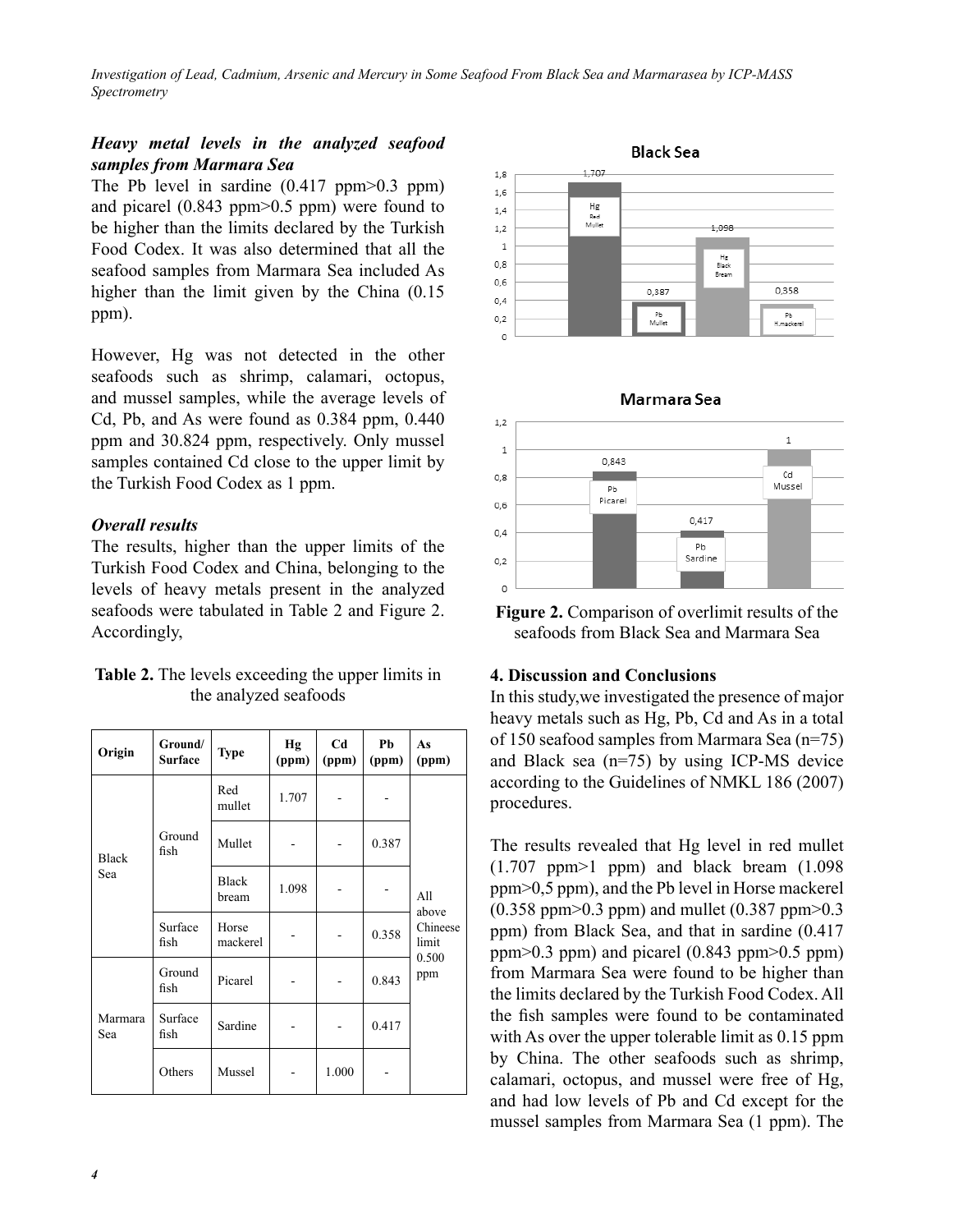As levels in all other seafoods were significantly higher than the upper limit set out by China.

Heavy metals are significant environmental pollutants and their toxicity is an increasing issue significant for ecological, evolutionary, nutritional and environmental reasons. Various public health measures are undertaken to control and prevent metal toxicity at various levels, such as occupational exposure, accidents and environmental factors. Thus, metal toxicity is dependent on the döşe and duration of exposure, i.e. acute or chronic. [14].

Arsenic (As) is a protoplastic poison. It affects primarily the sulphydryl group of cells causing malfunctioning of cell respiration, cell enzymes and mitosis[15-17]. Lead (Pb) creates toxicity in living cells in the organisms following ionic mechanism and that of oxidative stress [18]. Mercury (Hg) is extremely toxic element and bioaccumulative[18]. Cadmium (Cd) is the seventh most toxic heavy metal as per ATSDR ranking [19,20].

The literature has showed that the level of As in foods ranges from 0.020 to 0.140 ppm. An adult person may be exposed to 0.050 ppm As a day. The Environmental Protection Agency of the United States of Amerika (EPA) issued some upper limits for As in the year 2006. According to the criteria, this limit in water has been restricted with 0.010 ppm. However, there has been no limit for water in Turkey yet. Similarly, many countries have not set down any limit for major heavy metals in all types of foods. For instance, the limit for As in water in the USA was set as 0.010 ppm while it has not been made for other foods. China has determined the upper limit for As in water as 0.150 ppm. The United Kingdom ruled 1 ppm for As in infant foods (rice products) for those younger than 54 months. In the New Zealand and Austrilia, a STO also known as EOS published a report dated on the year 2012 regarding the upper acceptable limits for As in fish and other seafoods as 2 ppm, respectively (http://ecan.govt.nz/publications/Reports/heavymetals-fish-shellfish-2012-survey.pdf). Based on this reference value, our fish samples from the Black Sea ranged in between 0.729-68.288 ppm whereas those for the Marmara Sea was in a range of 0.504-65.554 ppm. The highest As levesl were found in shrimp, calamari and octopus samples. Among the analyzed fish samples the highest frequency for As was detected as 30.682 ppm in the red mullet samples only from the Black Sea. As compared to the international upper limits for As, our samples were highly contaminated with As.

Lead metal causes toxicity in living cells by following ionic mechanism and that of oxidative stress [21]. Our study provided that the Pb leves in the samples from Black Sea and Marmara Sea were 0-0.539 ppm and 0-0.843 ppm, respectively. According to our results, the seadfoods from Marmara Sea included Pb higher that Black Sea. Among the analyzed foods, the other seafoods such as shrimp, calamari, octopus and mussel had reasonable Pb levels less than the limits as declarated by Turkish Food Codex, except for As levels as compared to China's limit (0.15 ppm). On the other hand, mullet (0.387 ppm) and horse mackerel (0.385) from Black Sea, and sardine (0.417 ppm) exceed over the tolerable upper limit of Pb (0.300 ppm). Our study revealed that the Marmara Sea was exposed to a much Pb pollution worse than Black Sea. These foods are concern of a public health risk for the consumers.

Our study indicated that the Hg leves in the examined seafoods exhibited interesting differences. Amon the samples from Marmara Sea the Hg levels were ranged in 0 to 0.564 ppm. The average of these measurements were higher than the acceptable level as given by the Turkish Food Codex. The fishes which contained Hg higher than the limits were determined to red mullet (1.707 ppm) and black bream (1.098 ppm). However, any Hg was not detected in shrimp, calamari, octopus and mussel samples. According to the statistical facts issued by American Food and Drug Administration (FDA), our samples had the Hg higher than the limits by FDA and other international authorities.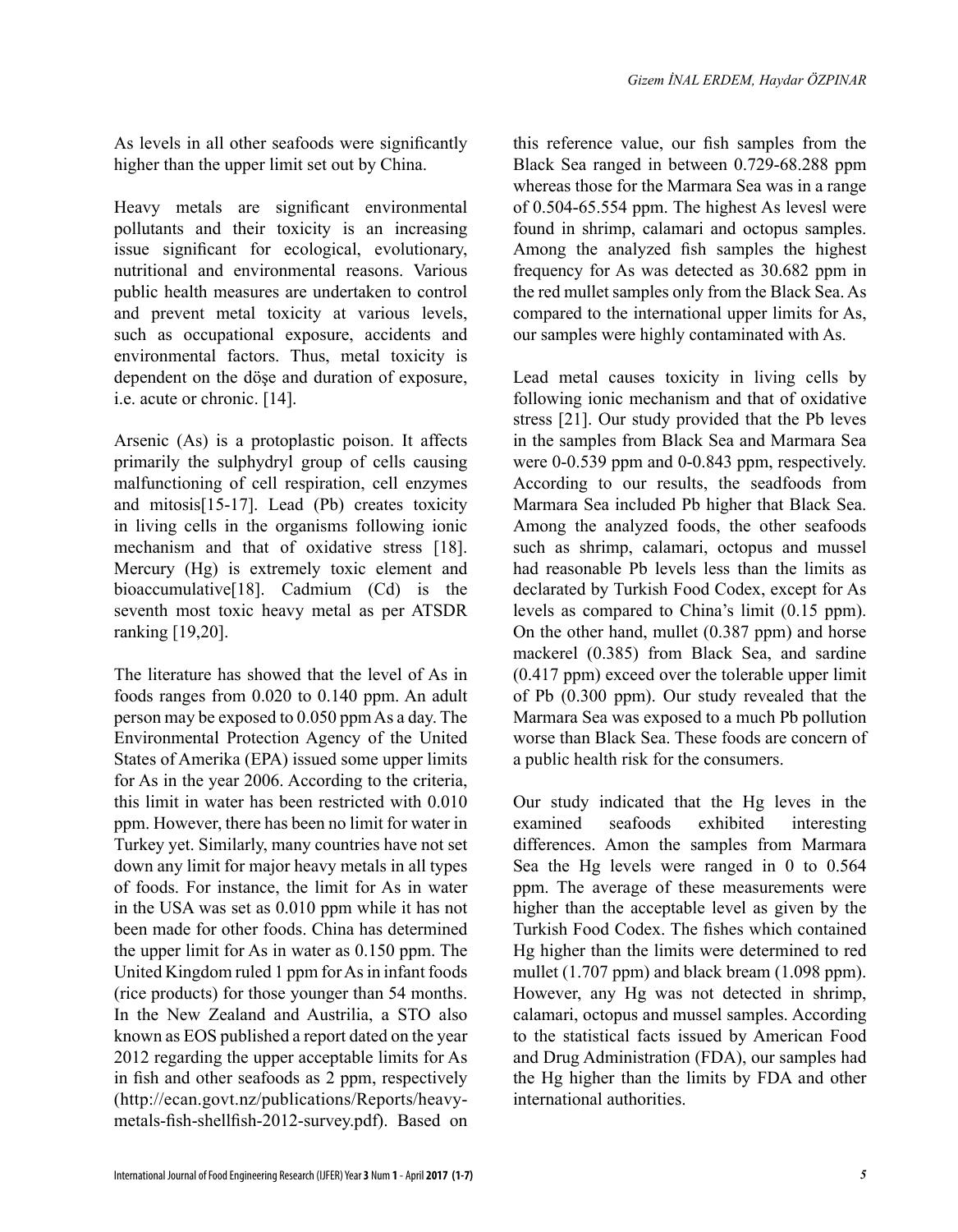*Investigation of Lead, Cadmium, Arsenic and Mercury in Some Seafood From Black Sea and Marmarasea by ICP-MASS Spectrometry*

Our study showed that all the analyzed seafoods did exhibit any potential risk for the consumers because the Cd leves among all the samples were less than the tolerable level as declared by the International authorities, as well as the Turkish Food Codex. The Cd leves in Black sea and Marmara sea were given as 0-0.626 ppm and 0-1 ppm. The highest level was observed as 1 ppm in the mussel samples collected from Marmara sea.

In conclusion, we showed that certain fish samples and other seafoods from Black sea and Marmara sea included harmful heavy metals such as Pb, Cd, Hg and As in a various levels of contamination. Thus, the consumers are under rish if they consume them in excesss amounts.

# **CONFLICT OF INTEREST**

The authors declare that there are no conflicts of interest.

## **REFERENCES**

- [1] Kayhan FE. (2006): Su Ürünlerinde Kadmiyumun Biyobirikimi ve Toksisitesi. E.U. Journal of Fisheries & Aquatic Sciences, 23, 1-2, 215–220.
- [2] Çağlanırmak N., Hepçimen A.Z. (2010): Ağır Metal Toprak Kirliliğinin Gıda Zinciri ve İnsan Sağlığına Etkisi. Akademik Gıda, 8,2, 31-35.
- [3] Kaya Y., Duyar HA., Erdem ME. (2004): Balık Yağ Asitlerinin İnsan Sağlığı İçin Önemi. E.U. Journal of Fisheries & Aquatic Sciences, 21,3-4, 365-370.
- [4] Oehlenschlager, J. (2000): Identifying Heavy Metals in Fish. In: Safety and Quality Issues in Fish Processing (Ed. Bremmer, H.A.) pp. 95-108. Woodhead Publishing Limited. Cambridge, England.
- [5] Charya NS, Kamalaa CT, Rajb DSS. (2008): Assessing risk of heavy

metals from consuming food grown on sewage irrigated soils and food chain transfer. Ecotoxicology and Environmental Safety, 69,3, 513–524.

- [6] ÖİKR. (2014): T. C. Kalkınma Bakanlığı Onuncu kalkınma Planı Su Ürünleri 2014-2018, ISBN 978-605- 4667-67-3, Ankara.
- [7] Bat L, Kaya Y, Öztekin HC. (2014): Heavy Metal Levels in the Black Sea Anchovy (Engraulis encrasicolus) as Biomonitor and Potential Risk of Human Health. Turkish Journal of Fisheries and Aquatic Sciences, 14: 845-851.
- [8] Cabré E, Mañosa M, Gassull MA.(2012): Omega-3 fatty acids and inflammatory bowel diseases - a systematic review. Br J Nutr, 107, Suppl 2, 240–252.
- [9] Levesque H.M., Moon T.W.., Campbell P.C.G., Hontela A. (2002): Seasonal variation in carbohydrate and lipid metabolism of Yellow perch (Perca flavescens) chronically exposed to metals in the field. Aquatic Toxicol, 60,257-267.
- [10] El-Moselhy Kh.M., Othman AI, Abd El-Azema H et al. (2014): Bioaccumulation of heavy metals in some tissues of fish in the Red Sea, Egypt. Egyptian Journal of Basic and Applied Sciences, 1,2, 97–105.
- [11] Savaş H. (2010): Kaynağından sofraya su ürünlerinden gıda güvenliği. YUNUS Araştırma Bülteni Yıl 10 Sayı 1 Mart 2010.
- [12] Love DC, Rodman S, Neff RA, et al. (2011): Veterinary Drug Residues in Seafood Inspected by the European Union, United States, Canada, and